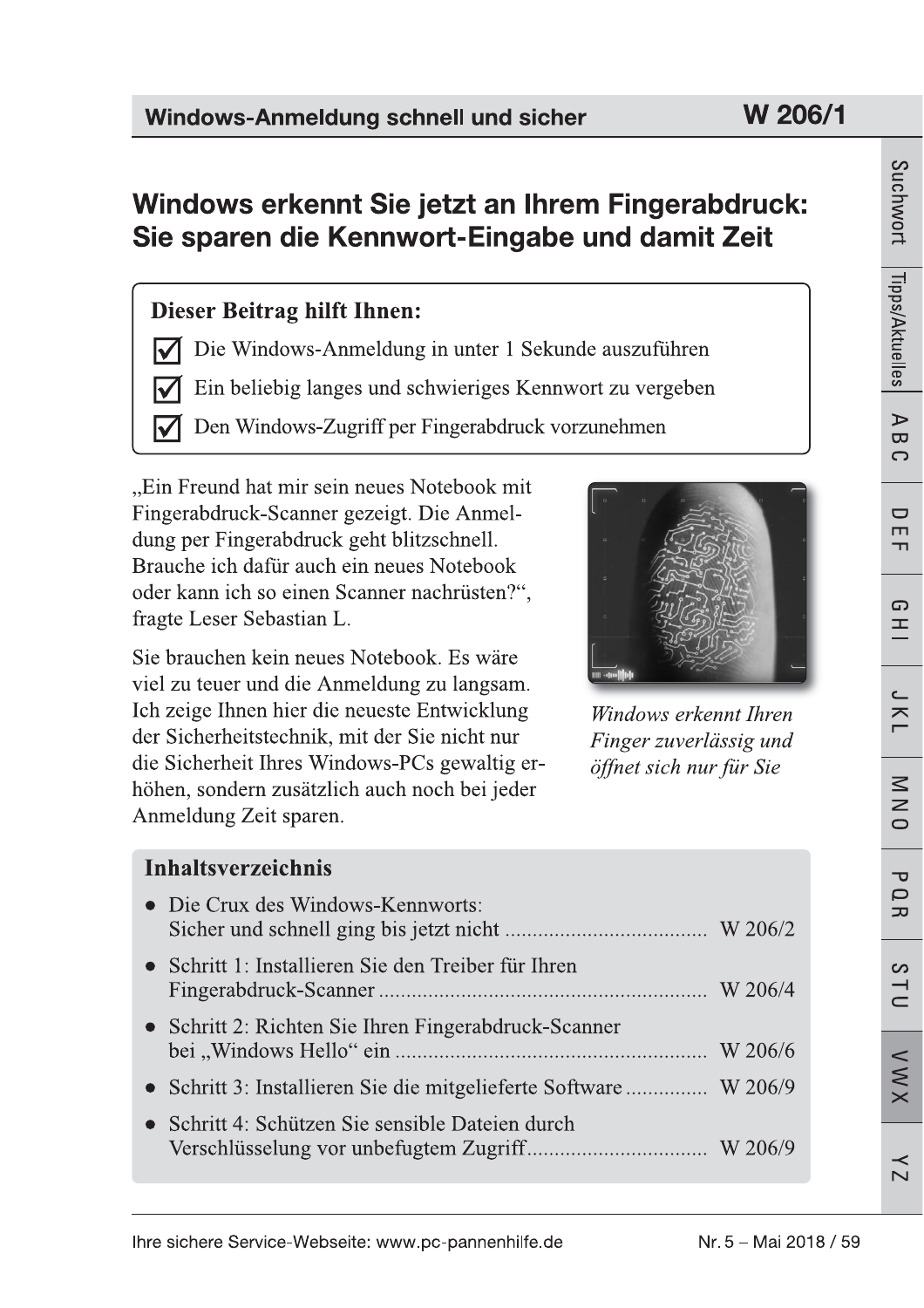#### Die Crux mit dem Windows-Kennwort: Sicher und schnell ging bisher nicht

Nur mit einem sicheren Kennwort schützen Sie Ihren Windows-PC vor unzulässigen Zugriffen aus Ihrem lokalen Umfeld, über Schadprogramme und das Internet. Doch ein sicheres Kennwort ist lang, enthält Sonderzeichen und ist schwierig zu merken.

- Sichere Kenn- > Je länger und schwieriger Ihr Windows-Kennwort ist, umso umständlicher und vor allem zeitraubender ist die Eingabe. Die wörter kosten Eingabezeit Folge: Viele PC-Anwender schalten die Kennwort-Abfrage ab oder verwenden ein einfaches, kurzes Kennwort. Das aber ist gefährlich.
- Kein Kennwort ▶ Ohne Windows-Kennwort haben Mitbewohner, Diebe, Einbreist eine gefährcher und Hacker uneingeschränkten Zugriff auf Windows und Ihre Daten. Ein einfaches Kennwort knacken Hacker-Proliche Lösung gramme in Sekunden, es schützt also vor diesen Kriminellen nicht besser als gar kein Kennwort.
- Die Lösung: ► Die Lösung ist das Aktivieren von "Windows Hello" und ein Fingerabdruck-Fingerabdruck-Scanner: Nach der Installation ist der Win-Scanner dows-Zugang mithilfe Ihres Fingerabdrucks oder wie bisher mit dem Windows-Kennwort möglich.

Da Sie das Kennwort nicht mehr täglich eingeben müssen, kann es lang und damit sicher sein. Ihr Fingerabdruck-Scanner übergibt selbst ein Kennwort mit über 100 Zeichen in Sekundenbruchteilen an Windows. Entsprechend schnell sind Sie damit auf Ihrem Windows-Desktop.

Leicht und ► In vielen Notebooks und Tablets ist bereits ein Fingerabdruck-Scanner eingebaut, er muss nur aktiviert werden (siehe Seite preiswert nachzurüsten W 206/6). Hat Ihr PC keinen eingebauten Fingerabdruck-Scanner, lässt er sich leicht und preiswert in Form eines USB-Geräts nachrüsten. Oder Sie schließen eine Tastatur mit Fingerabdruck-Scanner an Ihren PC an. Technisch ist das bei Desktop-PCs eine gute Lösung.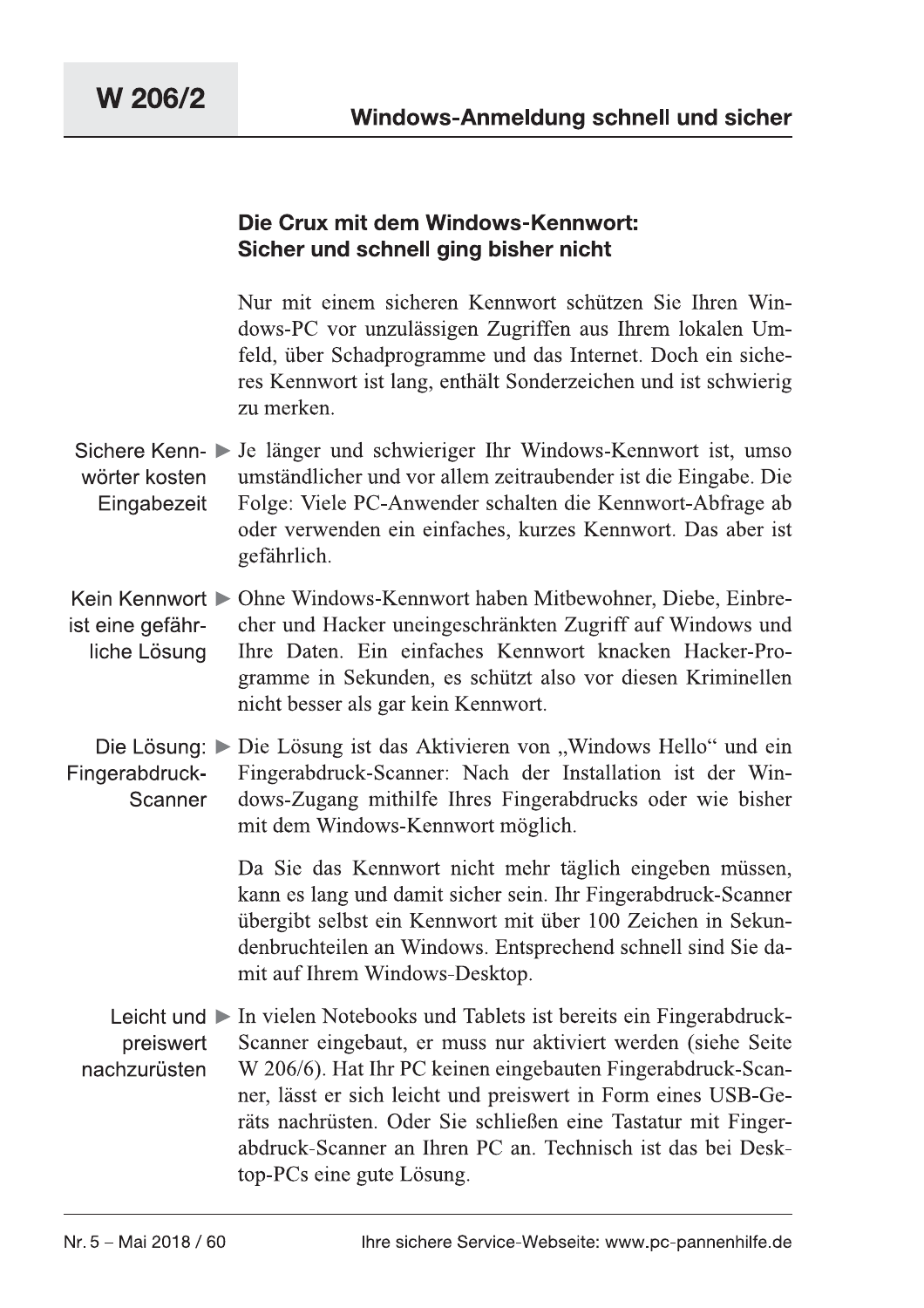Tastaturen mit Fingerabdruck-Scanner kosten jedoch mindes- < Sparen bei der tens 70  $\epsilon$  und die Preise reichen bis weit über 200  $\epsilon$ . Damit sind Nachrüstung diese Tastaturen mindestens 50 € teurer als übliche Standard-Tastaturen. Die günstigere Alternative ist ein Fingerabdruck-Scanner für den USB-Anschluss.

Das von mir empfohlene Modell "My Lockey" @ der Firma < Scannen mit PQI enthält den schnellsten Fingerabdruck-Sensor der Welt. Ihr Fingerabdruck wird in 0.15 Sekunden gescannt. Dabei ist der Fingerabdruck-Scanner zum Preis von rund 30 € viel günstiger als eine Scanner-Tastatur. Dazu kommt Ihr Sicherheitsvorteil: Sie können Ihre Dateien über Ihren Fingerabdruck sicher verschlüsseln (siehe Seite W 206/9).



Der Fingerabdruck-Scanner "My Lockey" ist so klein wie ein Cent-Stück und daher ideal für Notebooks geeignet

Fazit: Die Anmeldung per Fingerabdruck-Scanner <sup>O</sup> erspart Ihnen die Eingabe des Windows-Kennworts, erhöht in Verbindung mit einem besonders sicheren Kennwort die Sicherheit und spart bei jeder Anmeldung einige Sekunden oder sogar Minuten Zeit ein, je nachdem, was das manuelle Eingeben Ihres Kennworts bisher an Zeit erfordert. Der von mir empfohlene Fingerabdruck-Scanner My Lockey lässt sich als Zusatzvorteil für das Ver- und Entschlüsseln von Dateien verwenden.

dem Weltmeister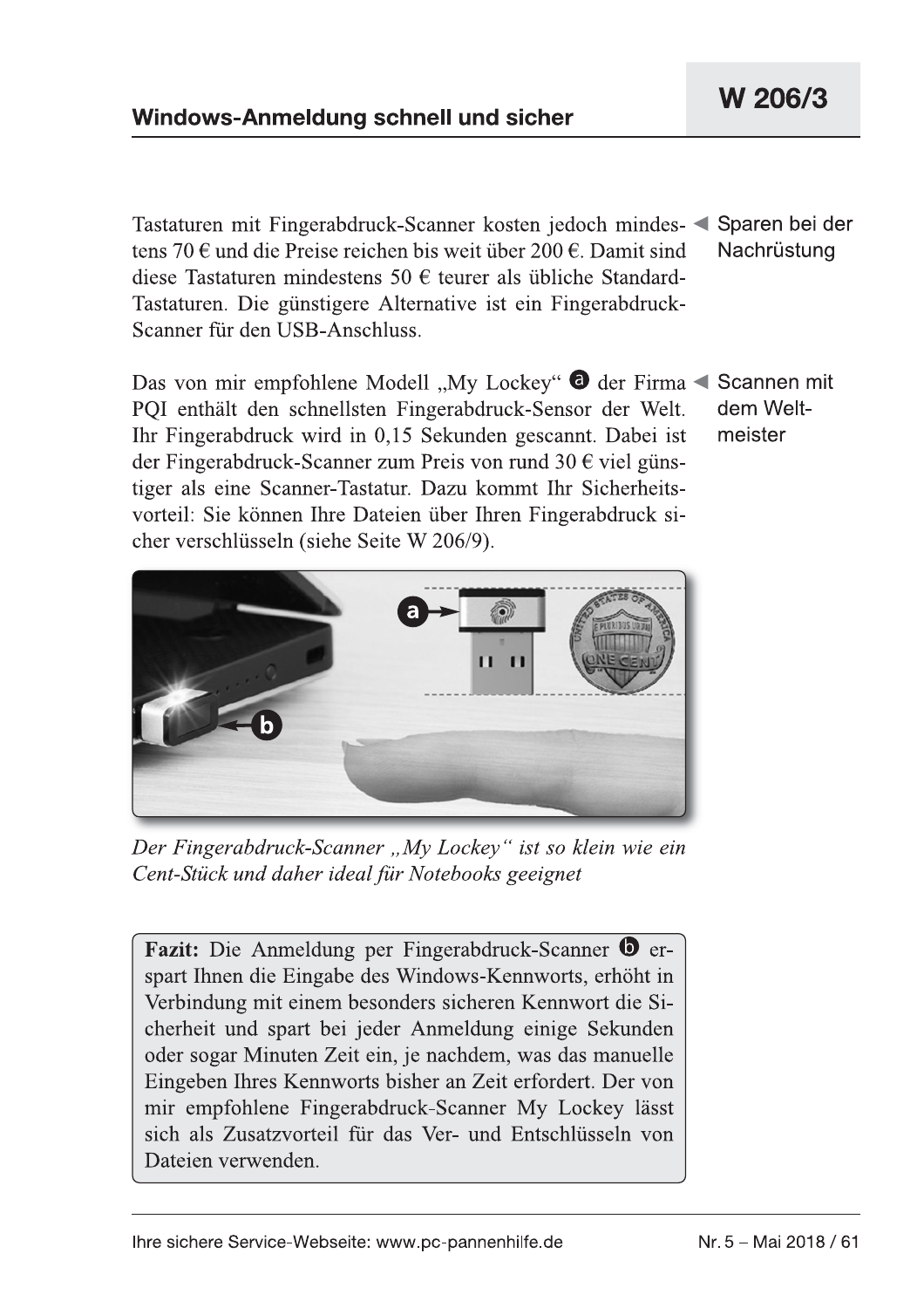# Schritt 1: Installieren Sie den Treiber für inren Fingerabdruck-Scanner

Stecken Sie einen Fingerabdruck-Scanner bei Windows 10 an, erkennt das Betriebssystem das Gerät sofort und installiert automatisch einen Treiber dafür. Machen Sie das auf keinen Fall! Sie erhalten bei der automatischen Installation den Standard-Windows-Treiber – und dieser ist veraltet, kann Sicherheitslücken und Fehler enthalten.

Fingerabdruck- I Folgen Sie daher meiner Schritt-fur-Schritt-Anleitung, die Scanner installieren  $I$ hnen die Installation am Beispiel des von mir empfohlenen Fingerabdruck-Scanners "My Lockey" zeigt. Haben Sie noch keinen Fingerabdruck-Scanner, erhalten Sie das von mir empfohlene Gerät über den Link auf unserer sicheren Service-Webseite.



- 1. Rufen Sie über unsere sichere Service-Webseite die Download-Seite des Herstellers mit dem Treiber auf.
- **2.** Wählen Sie die Rubrik, die Serie, das Modell und den gewünschten Dateityp aus  $\bigcirc$  (siehe Bild auf Folgeseite). Da die Treiber  $\bullet$  und Zusatz-Software  $\bullet$  für alle Fingerabdruck-Scanner des Unternehmens gleich sind, wählen Sie statt einer Serie und des Modells My Lockey die allgemeine Bezeichnung FINGERPRINT USB DONGLE  $\bullet$ .

**Mein Tipp:** Die Support-Seiten sind meist in englischer Sprache. Haben Sie daher Schwierigkeiten bei der Auswahl und dem Herunterladen des Treibers, helfen Ihnen meine Mitarbeiter aus der Redaktion und ich gerne über den Computerwissen Club weiter:

https://club.computerwissen.de

https://club.computerwissen.de<br>3. Klicken Sie auf den Treiber-Link <sup>1</sup> und laden Sie den Treiber<br>ber herunter.<br>Nr. 5 – Mai 2018 / 62 lhre sichere Service-Webseite: www.pc-pannenhilfe.de **3.** Klicken Sie auf den Treiber-Link  $\bullet$  und laden Sie den Treiber herunter.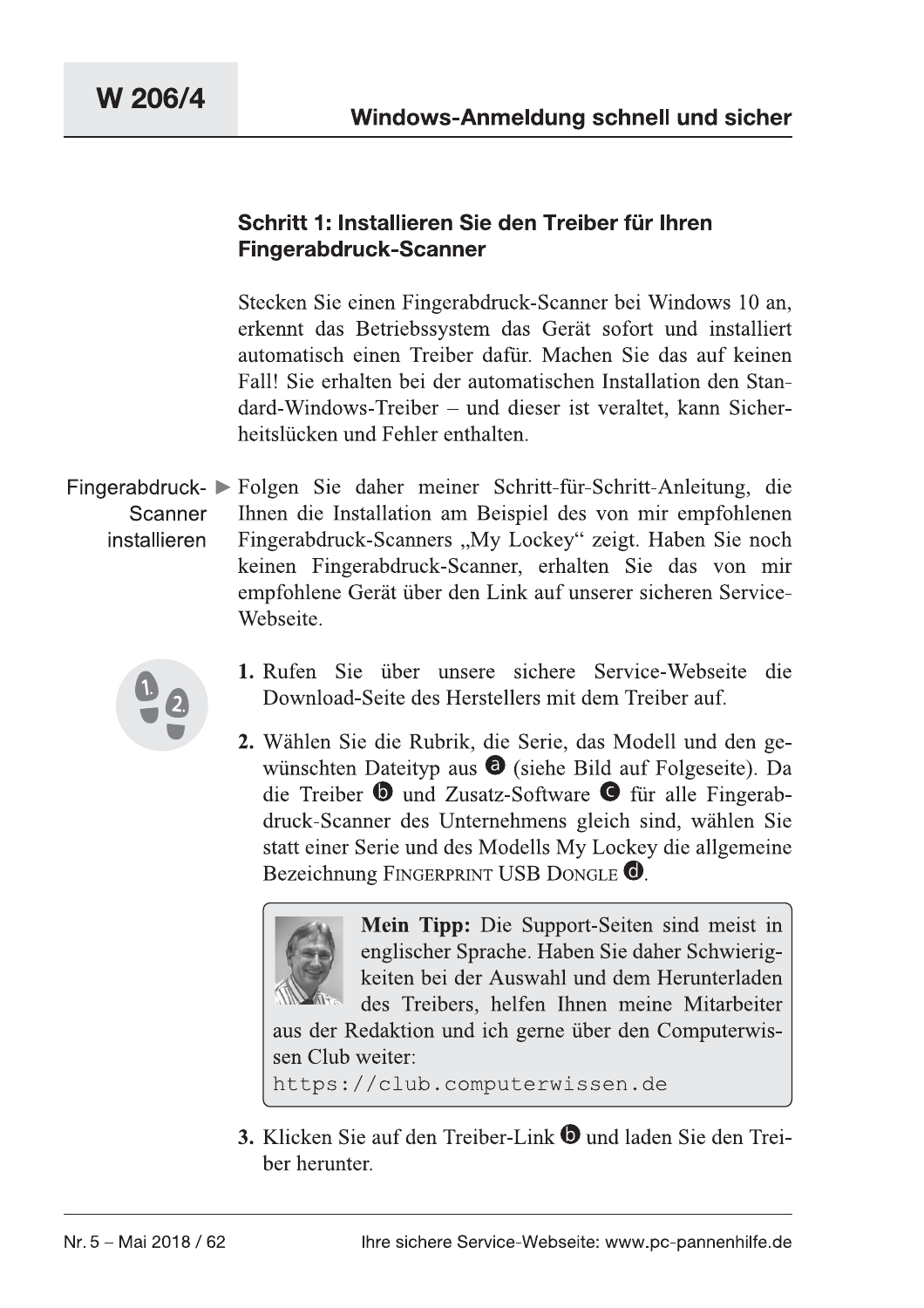|                                                    |                               | A HOME > SERVICE&SUPPORT > Download Center > Search Files |             |                  |            |          |
|----------------------------------------------------|-------------------------------|-----------------------------------------------------------|-------------|------------------|------------|----------|
| $\overline{\phantom{a}}$<br><b>Download Center</b> | Select your issue.            | a                                                         | $\mathbf d$ |                  |            |          |
| Search Files                                       | <b>Select Category</b>        | $\backsim$<br>Fingerprint                                 |             |                  |            |          |
| For USB Flash Drive                                | <b>Select Series</b>          | Fingerprint USB Dongle   v                                |             |                  |            |          |
| For Portable Hard                                  | Select Model                  | Fingerprint USB Dongle v                                  |             |                  |            |          |
| <b>Drive</b>                                       | Select File Type              | Driver / Firmware<br>$\check{~}$                          |             |                  |            |          |
| FAQs                                               |                               |                                                           |             |                  |            |          |
| ▶<br><b>Warranty Info</b>                          | $\triangleright$ Go           |                                                           |             |                  |            |          |
| After-sales<br>services                            | • Driver / Firmware<br>b      |                                                           |             |                  |            |          |
| Compatibility                                      | Description                   |                                                           | Language    | <b>File Size</b> | Update     | Download |
| Search                                             | Fingerprint USB Dongle Driver |                                                           | EN          | 41MB             | 2017/09/01 | 喜        |
|                                                    | PQIKeySFInstaller             |                                                           | EN          | <b>38MB</b>      | 2017/09/05 | 当        |

Die Firma bietet Universal-Treiber bzw. -Software für alle ihre Modelle an

- 4. Öffnen Sie mit [Strg]+[J] die Download-Liste Ihres Browsers, wenn er Ihnen die heruntergeladene Treiber-Datei nicht direkt anzeigt. Wechseln Sie in den DOWNLOAD-Ordner.
- 5. Sie erhalten das ZIP-Archiv 2017091315333301. ZIP. Dieser < Programme je Dateiname enthält das Versionsdatum und die Version, kann nach Windows-Version starten also in Ihrem Fall anders lauten. Öffnen Sie das ZIP-Archiv und den Ordner POIDRIVER-052 v5 5 4018 1052: Starten Sie darin das Programm mit der Angabe " $x64$ " am Ende des Dateinamens **O**, wenn Sie ein Windows 10 64 Bit installiert haben. Arbeiten Sie mit Windows 10 32 Bit, starten Sie das Programm mit der Angabe "x86" am Ende des Dateina $mens$  $\bullet$

|                                                                                                     | Tools für komprimierte Ordner                      |                                           |                         |  |  |  |
|-----------------------------------------------------------------------------------------------------|----------------------------------------------------|-------------------------------------------|-------------------------|--|--|--|
| Freigeben<br>Ansicht<br>Datei<br>Start                                                              | Extrahieren                                        |                                           |                         |  |  |  |
| $\equiv$ Bilder<br>图 Dokumente                                                                      |                                                    | $\mathcal{A}$<br>Alle<br>Ψ<br>extrahieren |                         |  |  |  |
|                                                                                                     | Extrahieren nach                                   |                                           |                         |  |  |  |
| 20170913153333001.zip > PQIDriver-052 v5 5 4018 1052<br>$\circ$<br>"PQIDriver-052 v5 5 4018 10<br>е |                                                    |                                           |                         |  |  |  |
| WIF-Begutachtung<br>⌒                                                                               | $\widehat{\phantom{a}}$<br>Name                    |                                           | Typ                     |  |  |  |
| xArbeitsbereich1                                                                                    | Syna_WBFFPReader_Signed_PQI_v5.5.4018.1052_x64.msi |                                           | Windows Installer-Paket |  |  |  |
| Dieser PC                                                                                           | syna_WBFFPReader_Signed_PQI_v5.5.4018.1052_x86.msi |                                           | Windows Installer-Paket |  |  |  |

Hier werden Ihnen wie bei den meisten aktuellen Treibern sowohl eine 32-Bit- als auch eine 64-Bit-Version des Treibers angeboten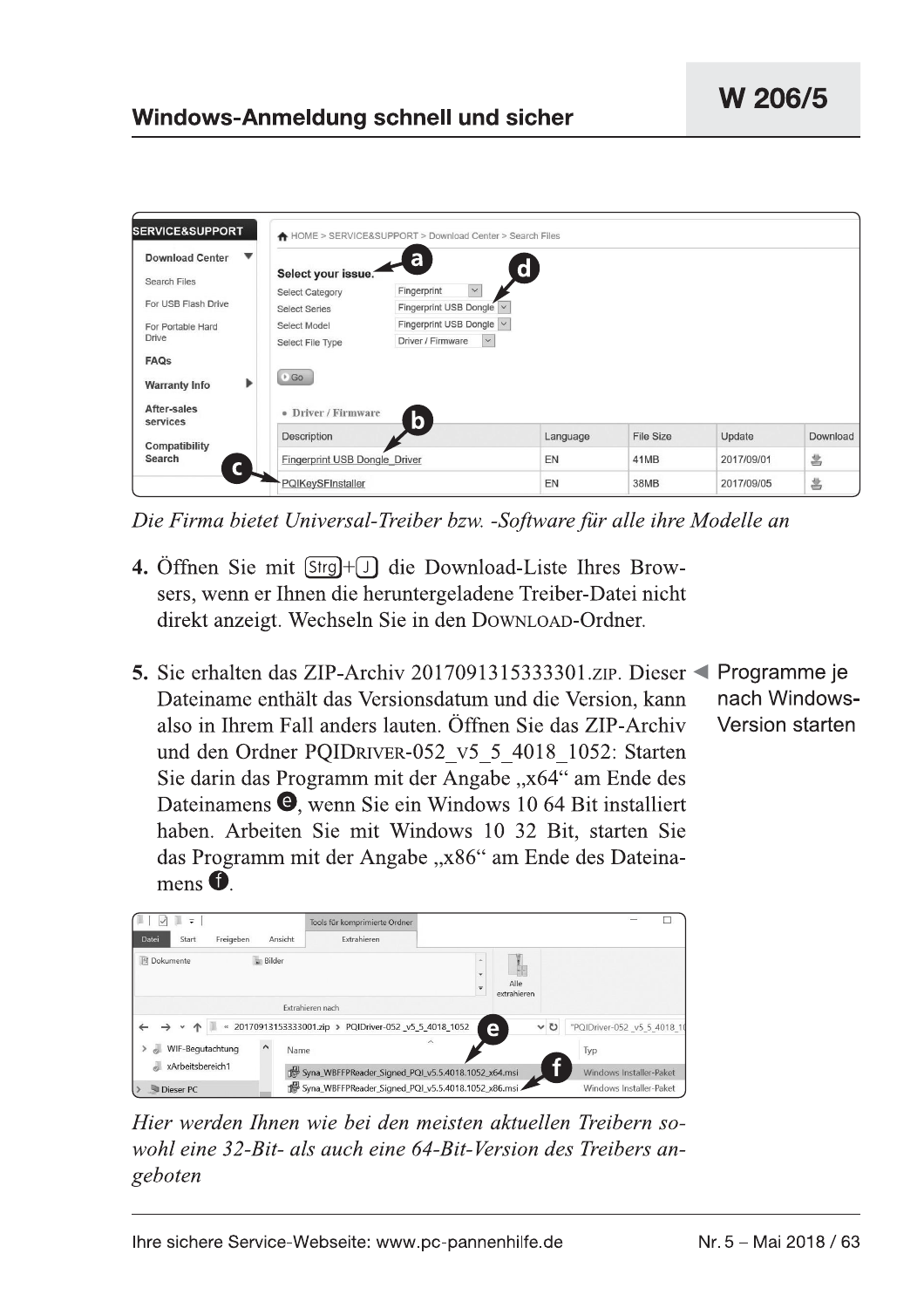

6. Es erscheint der Assistent zur Installation des Treibers. Stimmen Sie den Lizenzbedingungen zu @ und klicken Sie auf INSTALLIEREN  $\mathbf 0$ .



Mit diesen Lizenzbedingungen schützt der Software-Entwickler sein Urheberrecht und beschränkt die Haftung bei Fehlern im Programm

> 7. Klicken Sie zum Abschluss der Installation auf FERTIG STEL-LEN.

## Schritt 2: Richten Sie Ihren Fingerabdruck-Scanner bei "Windows Hello" ein

Der richtige Treiber ist nun in der aktuellen Version installiert. Jetzt richten Sie den Fingerabdruck-Scanner ein:



1. Stecken Sie den Fingerabdruck-Scanner an eine freie USB-Buchse Ihres PCs. Ist Ihre Tastatur oder Ihr Flachbildschirm mit einem USB-Anschluss ausgestattet, können Sie den Fingerabdruck-Scanner auch daran anschließen.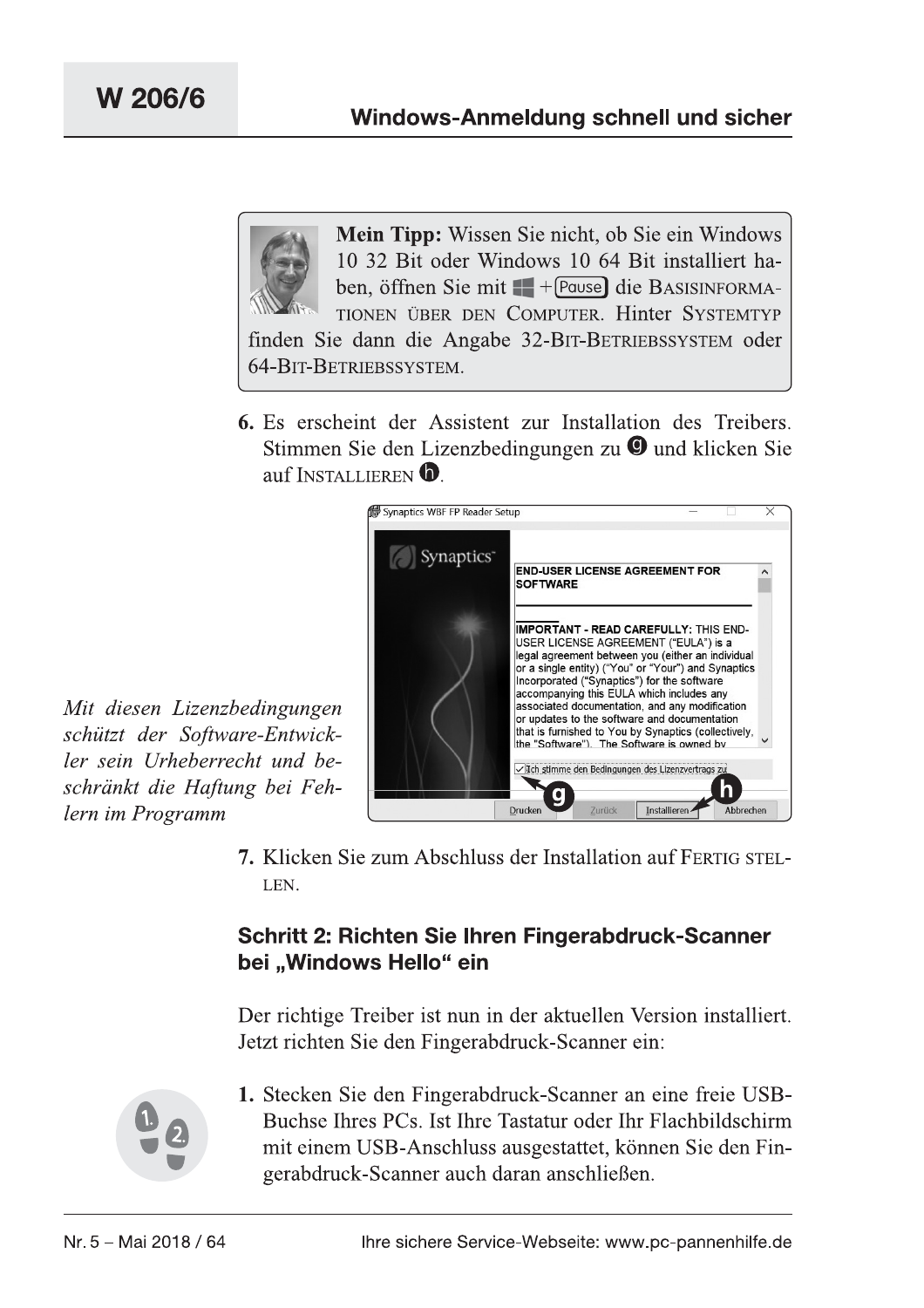

Mein Tipp: Bei einem Desktop-PC wählen Sie eine Buchse an der Frontseite oder schließen den Scanner über ein USB-Verlängerungskabel an der Rückseite an, damit Sie ihn für die Windows-Anmeldung immer in Griffweite haben. Windows erkennt den Fingerabdruck-Scanner und richtet ihn ein. Sie erhalten dabei ein akustisches Signal, aber keine Meldung.

- 2. Öffnen Sie das START-Menü  $\boxplus$  und klicken Sie auf das < Fingerabdruck-ZAHNRAD-Symbol & zum Aufrufen der EINSTELLUNGEN. Scanner
	- einrichten
- 3. Wählen Sie KONTEN und öffnen Sie links das Register AN-MELDEOPTIONEN.
- 4. Klicken Sie unterhalb von FINGERABDRUCK auf die graue Schaltfläche EINRICHTEN.
- **5.** Sie werden von Windows Hello begrüßt. Klicken Sie auf LOS GEHT's und folgen Sie dem Assistenten. Sofern Sie dazu aufgefordert werden, geben Sie die PIN und/oder das Kennwort zu Ihrem Windows-Konto ein.
- 6. Berühren Sie den Fingerabdruck-Scanner mit einem Finger Ihrer Wahl, wenn Sie dazu aufgefordert werden. Sie müssen den Sensor mehrfach berühren, bis der Scan abgeschlossen ist. Wahlweise können Sie über WEITERE FINGER HINZUFÜ-GEN noch weitere Fingerabdrücke scannen, um sich alterna-



An der Grafik des Fingerabdrucks erkennen Sie, wie weit das Scannen fortgeschritten  $ist:$  $E_{\rm S}$ werden immer mehr der grauen Linien blau (im Bild: der Linien grauen schwarz)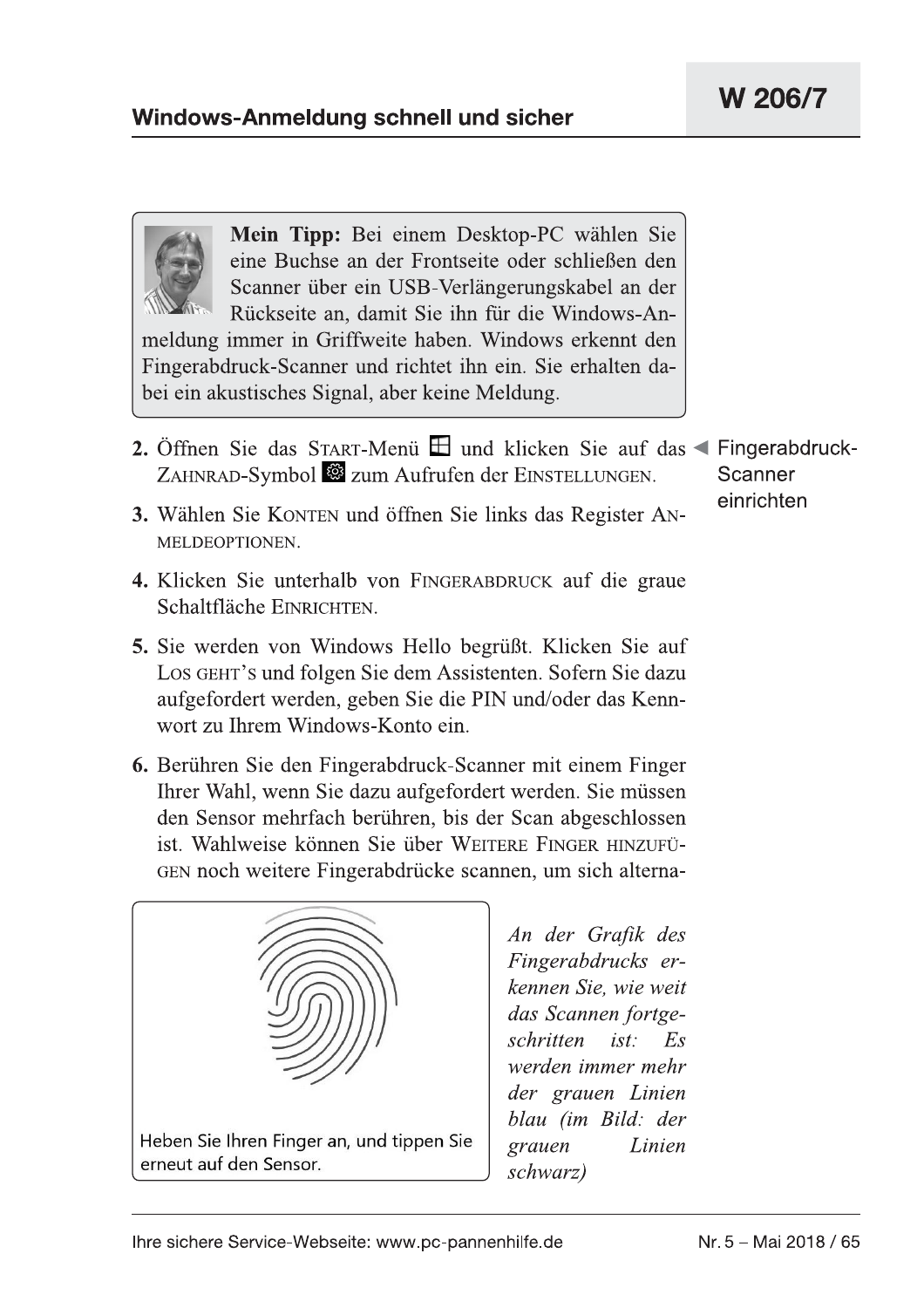tiv mit einem anderen Finger anmelden zu können oder mehreren Personen den Zugang zum betreffenden Konto zu gestatten.

7. Melden Sie sich von Windows ab und berühren Sie zur erneuten Anmeldung Ihren Fingerabdruck-Scanner. Sie werden jetzt sofort angemeldet.

 $\texttt{Bel BeQAIT} \triangleright$  Uberpruten Sie, ob Ihr jetziges Windows-Kennwort sicher ge-Kennwort-Sicherheit erhöhen nug ist: Mindestlänge 20 Zeichen, bestehend aus mindestens drei Wörtern, die keinen Bezug zueinander haben. Ein Beispiel-Kennwort mit 21 Zeichen: ComputerWandernSchach.

> $E$ benfalls sicher ist eine zufällige Zeichenmischung aus Groß- und Kleinbuchstaben, Ziffern und Sonderzeichen mit  $\Xi$ einer Länge von mindestens 12 Zeichen wie zum Beispiel:  $CwS20\$ vW; r1

 $K$ ennwort  $\triangleright$  So andern Sie bei Bedart das Kennwort Ihres Windows-Konändern  $\text{to}$ s<sup>+</sup>



- 1. Öffnen Sie das START-Menü  $\boxplus$  und klicken Sie auf das ZAHNRAD-Symbol  $\ddot{\otimes}$  zum Aufrufen der EINSTELLUNGEN.
- 2. Wählen Sie KONTEN und öffnen Sie links das Register AN-MELDEOPTIONEN.
- **3.** Klicken Sie unterhalb von KENNWORT auf die graue Schaltfläche ÄNDERN.
- 4. Scannen Sie nach der Aufforderung Ihren Fingerabdruck ein.
- 5. Geben Sie Ihr altes Kennwort und zweimal das neue, sichere Kennwort ein.

Meine Sicher- ▶ Durch Ihren neuen Fingerabdruck-Scanner brauchen Sie keine<br>heitsempfeh- PIN (Persönliche Identifikationsnummer) mehr als Kennwort-<br>lung: PIN Ersatz. Haben Sie eine PIN vergeben, sollten Sie diese im Re-<br>en Meine Sicher- $\triangleright$  Durch Ihren neuen Fingerabdruck-Scanner brauchen Sie keine heitsempfehlung; PIN entfernen PIN (Persönliche Identifikationsnummer) mehr als Kennwort-Ersatz. Haben Sie eine PIN vergeben, sollten Sie diese im Register ANMELDEOPTIONEN über die Schaltfläche ENTFERNEN de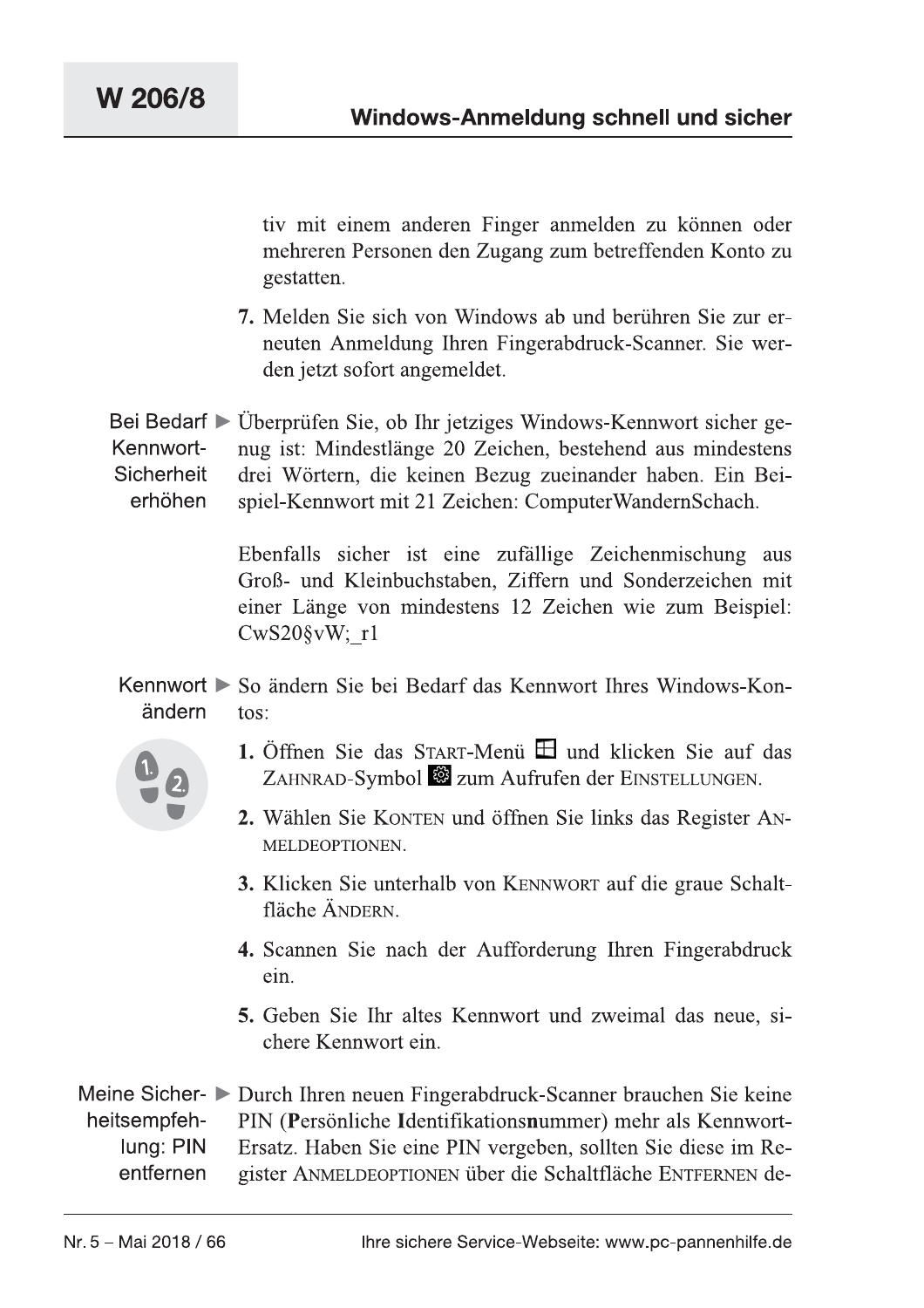aktivieren. Die vierstellige PIN lässt sich schnell hacken und stellt damit ein Sicherheitsrisiko dar.

### Schritt 3: Installieren Sie die mitgelieferte Software

Zu einigen Fingerabdruck-Scannern werden nützliche Tools mitgeliefert. Bei dem von mir empfohlenen Fingerabdruck-Scanner "My Lockey" wird das Tool "PQI Key Security File" mitgeliefert. Sie können damit Ihre Dateien verschlüsseln und mit Ihrem Fingerabdruck oder einem vorher vergebenen Passwort wieder öffnen:

- 1. Laden Sie das ZIP-Archiv 20171225104246001 zur mit der Software zu Ihrem Fingerabdruck-Scanner herunter, wenn Sie das noch nicht gemacht haben (siehe Seite W 206/4).
- 2. Starten Sie das Installationsprogramm PQIKEYSINSTALLER EXE innerhalb des ZIP-Archivs. Sie werden gefragt, ob das ZIP-Archiv extrahiert werden soll. Klicken Sie auf ALLE EX-TRAHIEREN.
- 3. Der Windows-Explorer öffnet ein neues Fenster mit dem < Mitgeliefertes entpackten Programm PQIKEYSINSTALLER.EXE. Sie erken-Tool installieren nen den Unterschied am geänderten Programm-Symbol. Starten Sie das Programm. Es installiert sich selbst.

#### Schritt 4: Schützen Sie sensible Dateien durch Verschlüsselung vor unbefugtem Zugriff

Nachdem die Software installiert ist, haben Sie im Kontextmenü Ihrer Dateien und Ordner zwei neue Optionen zum Verschlüsseln mit My Lockey. Die Anwendung ist ganz einfach:

- 1. Öffnen Sie den Windows-Explorer und suchen Sie die Datei heraus, die Sie aus Sicherheitsgründen verschlüsseln möchten.
- 2. Klicken Sie die Datei mit der rechten Maustaste an und < Dateien verschlüsseln wählen Sie POI KEY VERSCHLÜSSELUNG oder POI KEY VER-